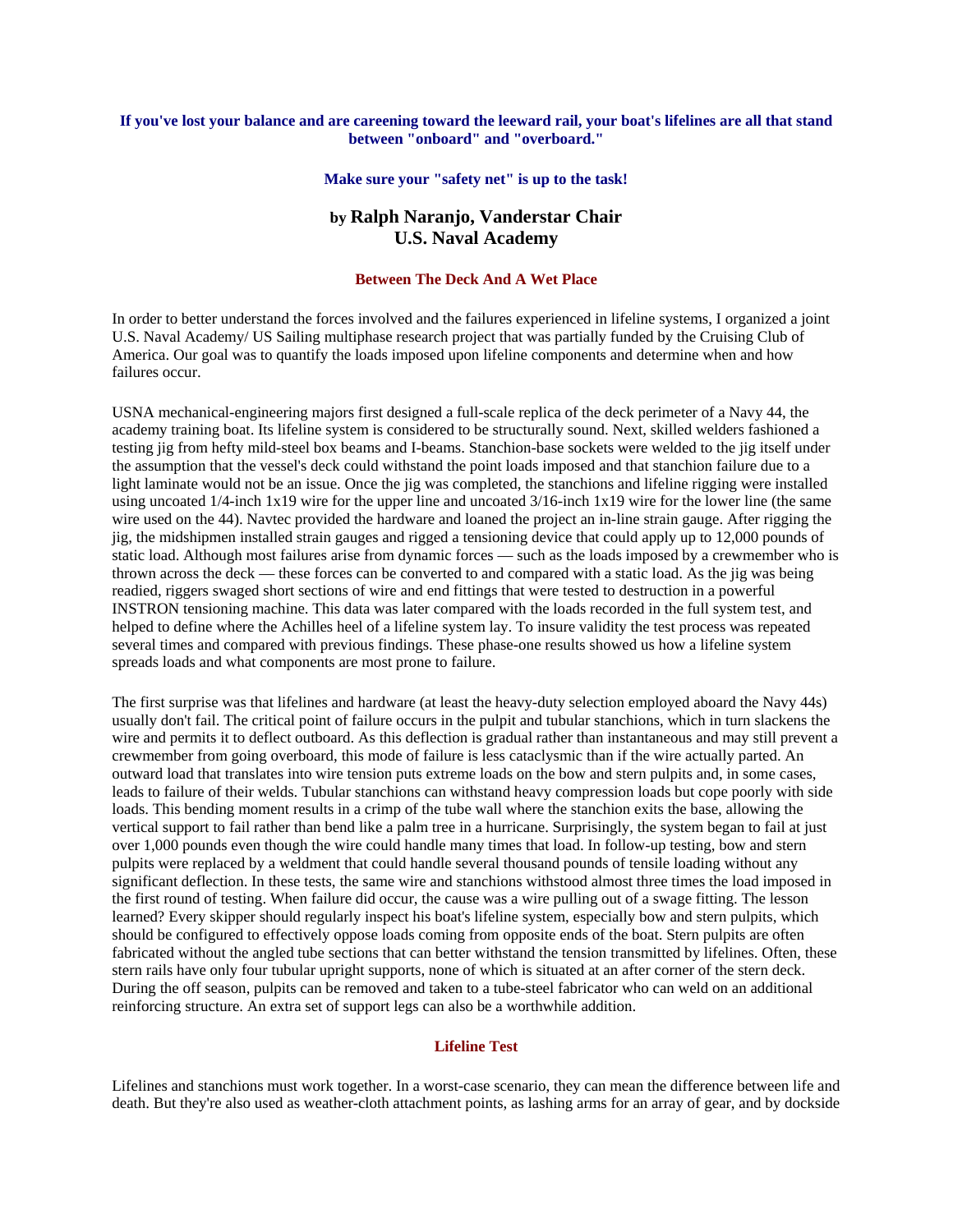hands trying to stop a boat that's coming alongside. Until they're really needed, lifelines are generally abused and taken for granted.

#### **Understanding The Components**

In any onboard system made up of many components, one weak link can precipitate a major failure. Because many lifeline fittings are shackled, pinned, screwed, or even lashed together, it takes only one "undoing" to spell disaster. Wear and tear take their toll, so it's vital each part is appropriately sized and regularly inspected. Firsthand reports on lifeline failure reveal two things: quality U.S.- and European-made wire rope rarely breaks, and top-of-the-line terminals offer visual warning signs of deterioration prior to failing. Failure is often caused by a lost clevis pin (after the ring pin is accidentally yanked out by a snagged jib sheet), or a loose turnbuckle nut that allows the barrel to unwind. Gate hardware and some imported plastic-coated 7x7 wire are also prone to failure. So it makes sense to eliminate gates when possible and to replace coated, uninspectable rigging wire with conventional lxl9 wire. If you require a lifeline gate, don't skimp on the hardware, especially the gate clips. Like opposing teams in a tug-of-war, the bow and stern pulpits have to resist the loads transmitted through the connecting wire. To withstand the extreme force of a heavy crewmember pitched into a lifeline, these tubular rails must be well constructed and securely anchored to the deck. The growing use of open bow pulpits, once found on a few one-design racing boats but now fitted to many new production cruisers, is disturbing. Omitting the pulpit's continuing upper tube further destabilizes an already weak link in the lifeline system.

Ironically, some lifeline failures stem not from broken hardware, but from modern sandwich core deck-construction techniques. On some decks built in this manner, the core is eliminated near the hull/deck joint and the laminate is fairly thin. Particularly around the stanchion bases, there often isn't enough point-load resistance to handle routine tension and compression strains caused by leverage exerted on stanchion bases. Backing and topping plates and additional fiberglass in the area of the hull-deck joint may be needed to prevent the deck from failing. It's easy to determine whether this is a strong or weak link on your boat. When you re-bed your stanchion bases, measure the laminate thickness and check for the presence of backing plates. To continue the inspection, examine the bow- and stern-pulpit welds closely. Let an experienced rigger inspect any hairline cracks or excessive rust-colored residue. Be very attentive also to where the eye straps are welded to the rail. Toggles and turnbuckles are attached to these fittings, thus they are vital components. Lifeline stanchions need to stay in column, but due to the geometry of the system the lifelines transmit bending loads to the stanchions. The result can be considerable deflection and early failure, especially if the lifelines are loose and sloppy.

On many cruising boats, stern rails take on the appearance of an offshore drilling platform. In addition to anchoring the lifelines, they serve as mounts for solar panels, wind generators, biminis, and dinghy davits. The additional loads imposed by these components may impact the entire fabrication's structural integrity. When a big dinghy hangs in light davits attached to a stern arch that's loaded down with heavy, high-windage gear and is then tied off to the stern pulpit, there is cause for concern — especially when the boat to which it's affixed is heading offshore. Decksweeping seas are much heavier than the breeze blowing across the deck and can subject the tube fabrications, and the deck itself, to tremendously destructive forces. Most designers do not factor in the reinforcement required by these intricate struts; such retrofits need to be properly engineered. Radar pedestals or arches should be independent structures that do not compromise the integrity of the pulpits or lifelines.

## **Improving Your Lifeline System**

To begin a lifeline upgrade, make sure your system meets the ISAF Special Regulations for Offshore Sailing. Though these rules have been drafted by the international racing community, they are equally appropriate for cruising sailors. In addition to setting minimum standards for stanchion height and placement, wire size, and hardware specifications, the regulations explain how to determine if your lifelines are properly tensioned. If your system fails to meet the specifications or seems flimsy, an off-season upgrade is a worthwhile winter project. First remove all wire and hardware while looking closely for signs of wear. Polish away stains, and with a jeweler's loupe hunt for stress cracks. Replace fittings that show significant signs of corrosion, distortion, or friction damage. Plastic-coated wire is impossible to inspect and quality varies — it can last 20 years, or fail in less than 10. It's wiser to replace 10-year-old wire that's had a hard life than it is to worry about it. Once all the wire is released, wiggle each stanchion, and note whether tip movement is due to a sloppy stanchion-to-socket fit or to a flexing deck near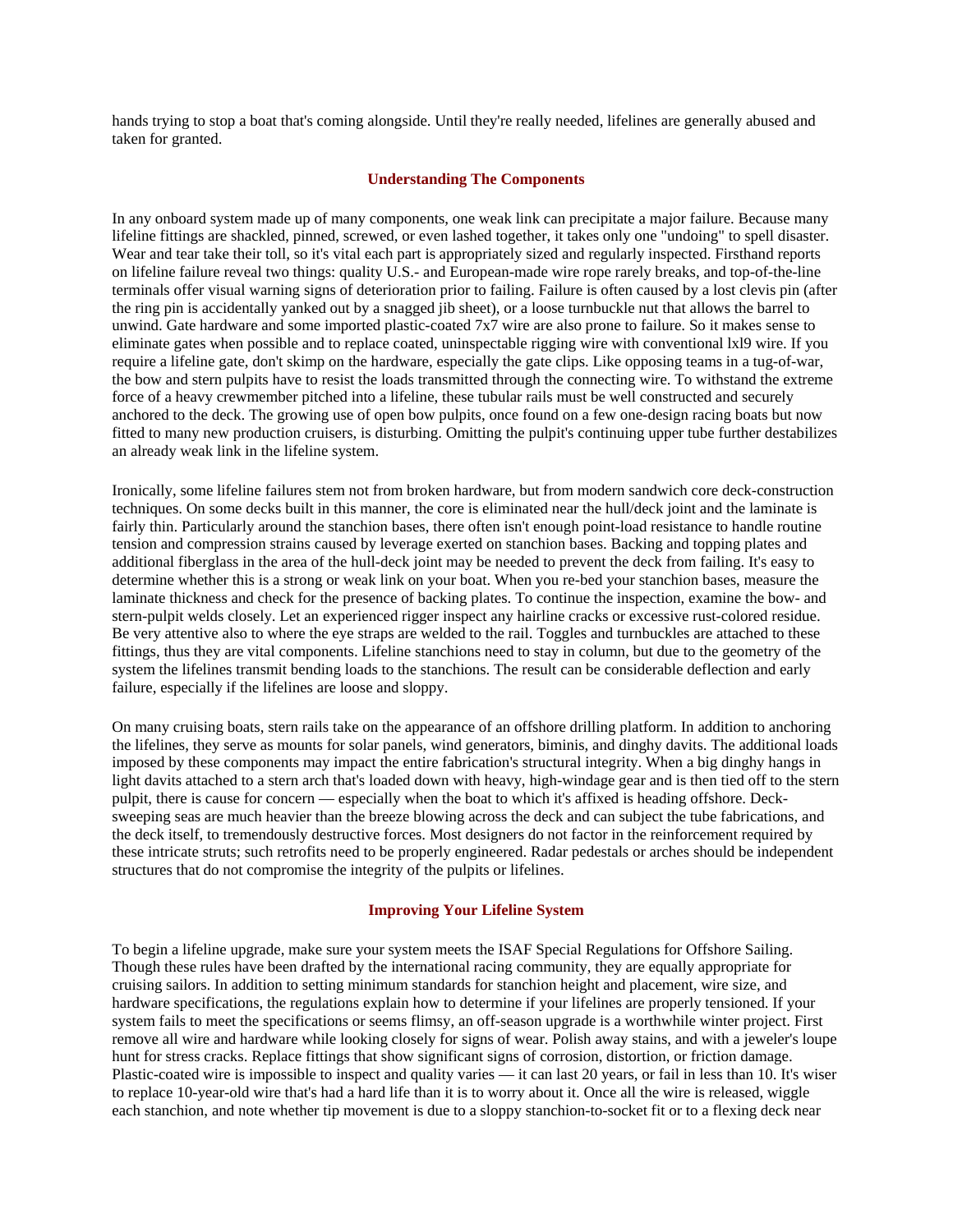the stanchion base. If movement is not excessive and the sockets seem substantial, you can ignore the former — but you must address the latter. Thin, weak, and poorly reinforced decks often show serious stress cracks in the gelcoat and in the laminate around the stanchion bases. Add stainless steel or FRP top and bottom plates to rectify this problem ("A Strong Stanchion To Save Your Life," Cruising World, Dec. '96). Simple hand tools can normally be used to remove stanchions and pulpits. The stainless steel stanchion is often inserted into a through-bolted base and pinned in place with a machine screw. Other stanchions are one-piece fabrications incorporating both the base and tube. While these are more rigid, several fasteners may need to be unscrewed for complete removal. Whatever the style, once they're off it's important to evaluate the condition of the deck around the installation points. Holes that penetrate the deck are susceptible to leaks. If the deck is cored with balsa or plywood there's a good chance that some repair work will be required.

A research project carried out by U.S. Naval Academy midshipmen revealed that the weak links in a lifeline system are the pulpits, and that the entire system could be improved by structural reinforcement. The objective in such an upgrade is to add tubular bracing to support lifeline tension and prevent structural collapse. It doesn't take a mechanical engineer to beef up a poorly reinforced pulpit. You can add tubing to oppose the loads induced by a tensioned lifeline. To accomplish this, take some 1-inch softwood dowel stock and a coping saw, and with duct tape mock-up a set of new support struts on your boat's bow and stern pulpit. Bring the assembly to a stainless steel fabricator with instructions to cut, fit, and weld the additional tubular reinforcement exactly where the dowels have been placed. Diagonal struts, extra legs, and reinforced lifeline attachment points are all alterations that can be done in the welding shop. Remember, your deck has a different camber than the welder's work table. If you're adding legs, it's vital that the mock-up accurately reflect their base-plate shape and angles. Do this before you disassemble the system. Many fabricators prefer to tack-weld new components in place and then return them to the boat to check the fit before welding them permanently.

With the hardware stripped, carefully inspect the bolt holes from above and below the deck. Look for any evidence of leaks, and make sure the bolt holes are free of core material. In many cases stanchion bases span the overlapped solid-glass region of the hull/deck joint and penetrate the deck at the point where the core begins and where there are often voids. If you find such a problem in your own boat, invest a little time and epoxy to plug the voids and seal those frustrating leaks. Here's how: Using a bent, headless nail or similar tool chucked into a power drill, remove all the soft wet core from around the bolt holes, then vacuum any residue from the holes. Cut back 1 inch of core around the fastener holes. Next, place a 1/4-inch bung in the bottom hole, and using West System 105/205 resin and 403 filler, make up a paste to inject into the cavity from above. I mix small amounts of filler at a time and use a plastic syringe to fill the holes. Keep in mind that you must let air escape through the injection hole. If it can't purge, pressure will build and the deck may be damaged. Once the filler has cured, redrill the holes, then bed and replace the stanchions. The result will be fewer leaks and a stronger deck at reinstallation time, remember the weak-link theory. Use new cotter pins, carefully seize all shackles, and pin or lock-nut the turnbuckles. During the season, note lifeline tension and avoid misuse whenever possible. That thin wire line, after all, may ultimately make the difference between a lovely sail and a very bad day.

Ralph Naranjo is Cruising World's technical editor and is the Vandestar chair for the U.S. Naval Academy in Annapolis, MD

#### **Photos**

Midshipmen at the US Naval Academy are taught that sailboat lifelines are a grab-rail of last resort. They learn that these systems need to be carefully maintained and regularly checked for wear and tear.

1. Now that lower lifelines also play a key role in keeping movable "crew" ballast from going over-the-side, the safety ante has been raised, and it made sense for Navy Sailing and US Sailing to team up and take a closer look at what's involved. Analyzing the bits and pieces of hardware, stainless steel wire, and tubular stanchions that help keep crews on deck proved to be a significant challenge .

2. Mechanical Engineering majors at the Naval Academy developed a senior research project to analyze the lifeline system found aboard Navy 44's. They designed and oversaw the fabrication of a full scale jig that would be used as